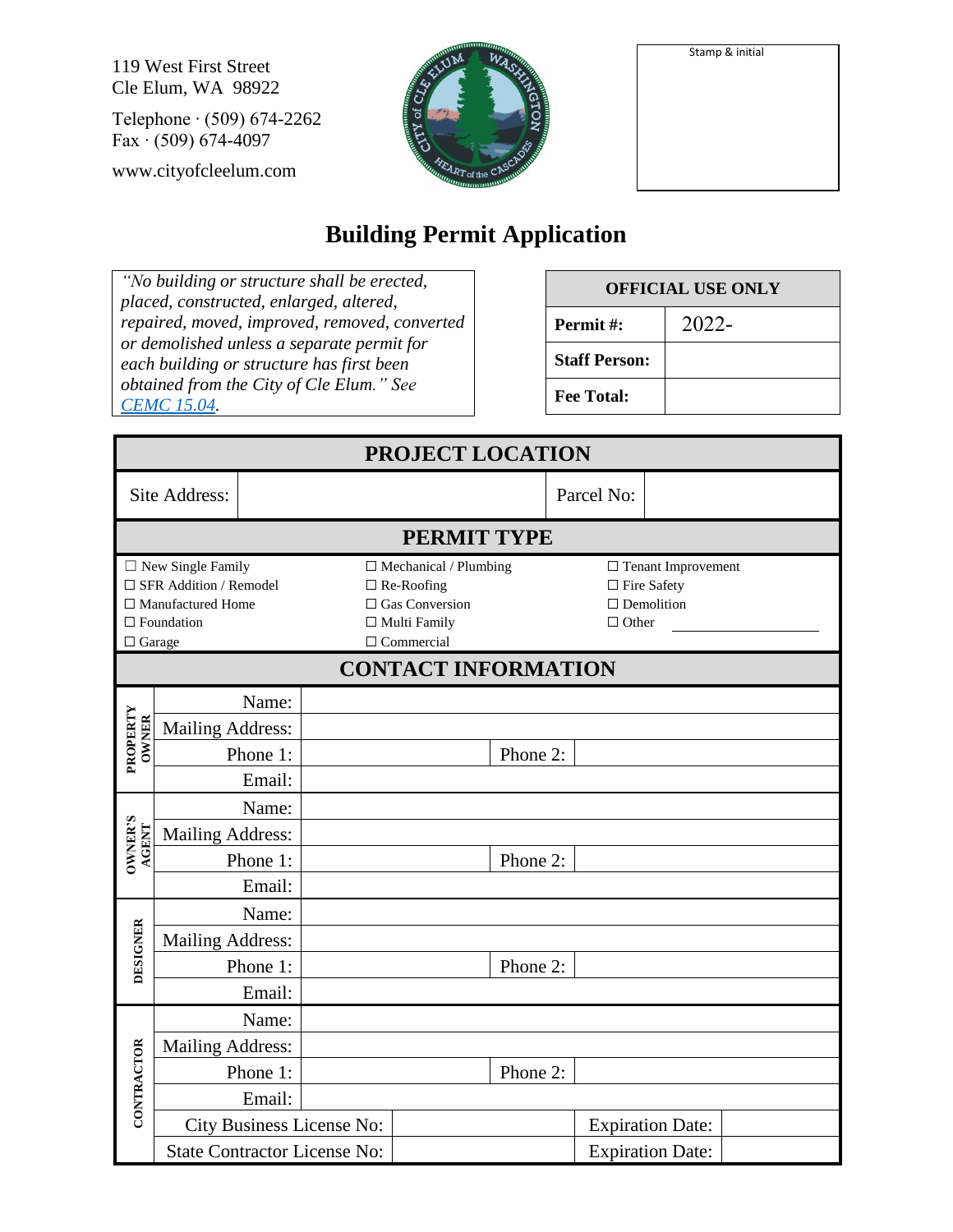## **PROJECT INFORMATION**

Description of Work:

| Description of work:                                                                                                                                                                                                                                                                                                                                                                                                                                                                                                                                                                                                                                                                                                                                                                                                                                                                                                                                                                                                                                                                                                                                                                                                                                                                                                                                                                                                                                                                                                                                                                                                                                                                                                     |                                                                                                                                                                          |                               |                          |  |  |  |  |
|--------------------------------------------------------------------------------------------------------------------------------------------------------------------------------------------------------------------------------------------------------------------------------------------------------------------------------------------------------------------------------------------------------------------------------------------------------------------------------------------------------------------------------------------------------------------------------------------------------------------------------------------------------------------------------------------------------------------------------------------------------------------------------------------------------------------------------------------------------------------------------------------------------------------------------------------------------------------------------------------------------------------------------------------------------------------------------------------------------------------------------------------------------------------------------------------------------------------------------------------------------------------------------------------------------------------------------------------------------------------------------------------------------------------------------------------------------------------------------------------------------------------------------------------------------------------------------------------------------------------------------------------------------------------------------------------------------------------------|--------------------------------------------------------------------------------------------------------------------------------------------------------------------------|-------------------------------|--------------------------|--|--|--|--|
|                                                                                                                                                                                                                                                                                                                                                                                                                                                                                                                                                                                                                                                                                                                                                                                                                                                                                                                                                                                                                                                                                                                                                                                                                                                                                                                                                                                                                                                                                                                                                                                                                                                                                                                          |                                                                                                                                                                          |                               |                          |  |  |  |  |
|                                                                                                                                                                                                                                                                                                                                                                                                                                                                                                                                                                                                                                                                                                                                                                                                                                                                                                                                                                                                                                                                                                                                                                                                                                                                                                                                                                                                                                                                                                                                                                                                                                                                                                                          |                                                                                                                                                                          |                               |                          |  |  |  |  |
|                                                                                                                                                                                                                                                                                                                                                                                                                                                                                                                                                                                                                                                                                                                                                                                                                                                                                                                                                                                                                                                                                                                                                                                                                                                                                                                                                                                                                                                                                                                                                                                                                                                                                                                          |                                                                                                                                                                          |                               |                          |  |  |  |  |
|                                                                                                                                                                                                                                                                                                                                                                                                                                                                                                                                                                                                                                                                                                                                                                                                                                                                                                                                                                                                                                                                                                                                                                                                                                                                                                                                                                                                                                                                                                                                                                                                                                                                                                                          |                                                                                                                                                                          |                               |                          |  |  |  |  |
| <b>Exiting Use:</b>                                                                                                                                                                                                                                                                                                                                                                                                                                                                                                                                                                                                                                                                                                                                                                                                                                                                                                                                                                                                                                                                                                                                                                                                                                                                                                                                                                                                                                                                                                                                                                                                                                                                                                      |                                                                                                                                                                          | <b>Proposed Use:</b>          |                          |  |  |  |  |
| Total Existing Area (sq/ft)                                                                                                                                                                                                                                                                                                                                                                                                                                                                                                                                                                                                                                                                                                                                                                                                                                                                                                                                                                                                                                                                                                                                                                                                                                                                                                                                                                                                                                                                                                                                                                                                                                                                                              |                                                                                                                                                                          | Total New Area (sq/ft)        |                          |  |  |  |  |
| Number of Stories:                                                                                                                                                                                                                                                                                                                                                                                                                                                                                                                                                                                                                                                                                                                                                                                                                                                                                                                                                                                                                                                                                                                                                                                                                                                                                                                                                                                                                                                                                                                                                                                                                                                                                                       | $\Box$ Yes<br>$\Box$ No<br>Basement:                                                                                                                                     | Heat Source:<br>П<br>Gas      | Electric<br>$\Box$ Other |  |  |  |  |
| Sewer Connection:<br>N/A                                                                                                                                                                                                                                                                                                                                                                                                                                                                                                                                                                                                                                                                                                                                                                                                                                                                                                                                                                                                                                                                                                                                                                                                                                                                                                                                                                                                                                                                                                                                                                                                                                                                                                 | Water Connection:<br>П                                                                                                                                                   | N/A<br>$\Box$ Existing<br>New |                          |  |  |  |  |
| <b>Project Valuation:</b>                                                                                                                                                                                                                                                                                                                                                                                                                                                                                                                                                                                                                                                                                                                                                                                                                                                                                                                                                                                                                                                                                                                                                                                                                                                                                                                                                                                                                                                                                                                                                                                                                                                                                                | Projects with new square footage will be valued by Building Official.<br>Remodels, T.I., Fire Safety Permits, etc. may be valued by the Contractor at Fair Market Value. |                               | \$                       |  |  |  |  |
|                                                                                                                                                                                                                                                                                                                                                                                                                                                                                                                                                                                                                                                                                                                                                                                                                                                                                                                                                                                                                                                                                                                                                                                                                                                                                                                                                                                                                                                                                                                                                                                                                                                                                                                          |                                                                                                                                                                          |                               |                          |  |  |  |  |
| <b>NOTICE</b><br>The owner, licensed contractor and/or Authorized Agent is hereby provided with the following notice:<br>The state contractors registration act (RCW chapter 18.27) requires all persons doing any work<br>as a contractor to obtain a Certificate of Registration from the Washington State department of<br>Labor and Industries.<br>The owner will personally perform the proposed construction or the owner will construct to<br>$\bullet$<br>have the above work performed by a Registered Contractor.<br>The owner, if not a registered contractor, may construct improvements on his or her own<br>$\bullet$<br>property provided it is done WITHOUT the intention of selling the improved property.<br>It is unlawful to do any work as a contractor without a Certificate of Registration. Violation of<br>$\bullet$<br>these requirements is a misdemeanor.<br>This building permit will expire unless an approved inspection is completed once a year.<br>$\bullet$<br>It is the owners' responsibly to make sure all inspections are performed and shall not occupy or<br>$\bullet$<br>use without a final inspection or Certificate of Occupancy.<br>I hereby acknowledge that I have read this application and state the above information is correct. I<br>agree to comply with all current codes, laws, regulations and permit requirements related to this<br>project. I hereby certify that I will pay all fees as required by law, including any applicable review fees<br>if I do not purchase the permit. I hereby grant to the City of Cle Elum Building Department a right to<br>enter onto the premises as described for this permit application, for the purpose of making such |                                                                                                                                                                          |                               |                          |  |  |  |  |
| inspections and tests as may be required. All permit fees are non-refundable.<br>Signature of                                                                                                                                                                                                                                                                                                                                                                                                                                                                                                                                                                                                                                                                                                                                                                                                                                                                                                                                                                                                                                                                                                                                                                                                                                                                                                                                                                                                                                                                                                                                                                                                                            |                                                                                                                                                                          |                               |                          |  |  |  |  |
| Applicant:                                                                                                                                                                                                                                                                                                                                                                                                                                                                                                                                                                                                                                                                                                                                                                                                                                                                                                                                                                                                                                                                                                                                                                                                                                                                                                                                                                                                                                                                                                                                                                                                                                                                                                               |                                                                                                                                                                          |                               | Date:                    |  |  |  |  |
| I am the:<br>$\Box$ Owner                                                                                                                                                                                                                                                                                                                                                                                                                                                                                                                                                                                                                                                                                                                                                                                                                                                                                                                                                                                                                                                                                                                                                                                                                                                                                                                                                                                                                                                                                                                                                                                                                                                                                                | □ Owners' Authorized Agent                                                                                                                                               | $\Box$ Contractor             | $\Box$ Designer          |  |  |  |  |
|                                                                                                                                                                                                                                                                                                                                                                                                                                                                                                                                                                                                                                                                                                                                                                                                                                                                                                                                                                                                                                                                                                                                                                                                                                                                                                                                                                                                                                                                                                                                                                                                                                                                                                                          |                                                                                                                                                                          |                               |                          |  |  |  |  |
| TO BE COMPLETED BY CITY STAFF                                                                                                                                                                                                                                                                                                                                                                                                                                                                                                                                                                                                                                                                                                                                                                                                                                                                                                                                                                                                                                                                                                                                                                                                                                                                                                                                                                                                                                                                                                                                                                                                                                                                                            |                                                                                                                                                                          |                               |                          |  |  |  |  |
|                                                                                                                                                                                                                                                                                                                                                                                                                                                                                                                                                                                                                                                                                                                                                                                                                                                                                                                                                                                                                                                                                                                                                                                                                                                                                                                                                                                                                                                                                                                                                                                                                                                                                                                          |                                                                                                                                                                          |                               |                          |  |  |  |  |

| Use Zone:                                             |        | Allowed use: $\Box$ Yes $\Box$ No | Variance Req'd: $\Box$ Yes $\Box$ No CUP Req'd: $\Box$ Yes $\Box$ No |                                             |                                              |  |  |
|-------------------------------------------------------|--------|-----------------------------------|----------------------------------------------------------------------|---------------------------------------------|----------------------------------------------|--|--|
| Setbacks: FRONT:                                      | SIDES: |                                   | REAR:                                                                |                                             | Critical Areas Present: $\Box$ Yes $\Box$ No |  |  |
| Flood Zone:                                           |        | <b>Other Critical Areas:</b>      |                                                                      | Elevation Cert. Req'd: $\Box$ Yes $\Box$ No |                                              |  |  |
| Side Design Review Req'd: $\Box$ Yes $\Box$ No Notes: |        |                                   |                                                                      |                                             |                                              |  |  |
| <b>Other Notes:</b>                                   |        |                                   |                                                                      |                                             |                                              |  |  |